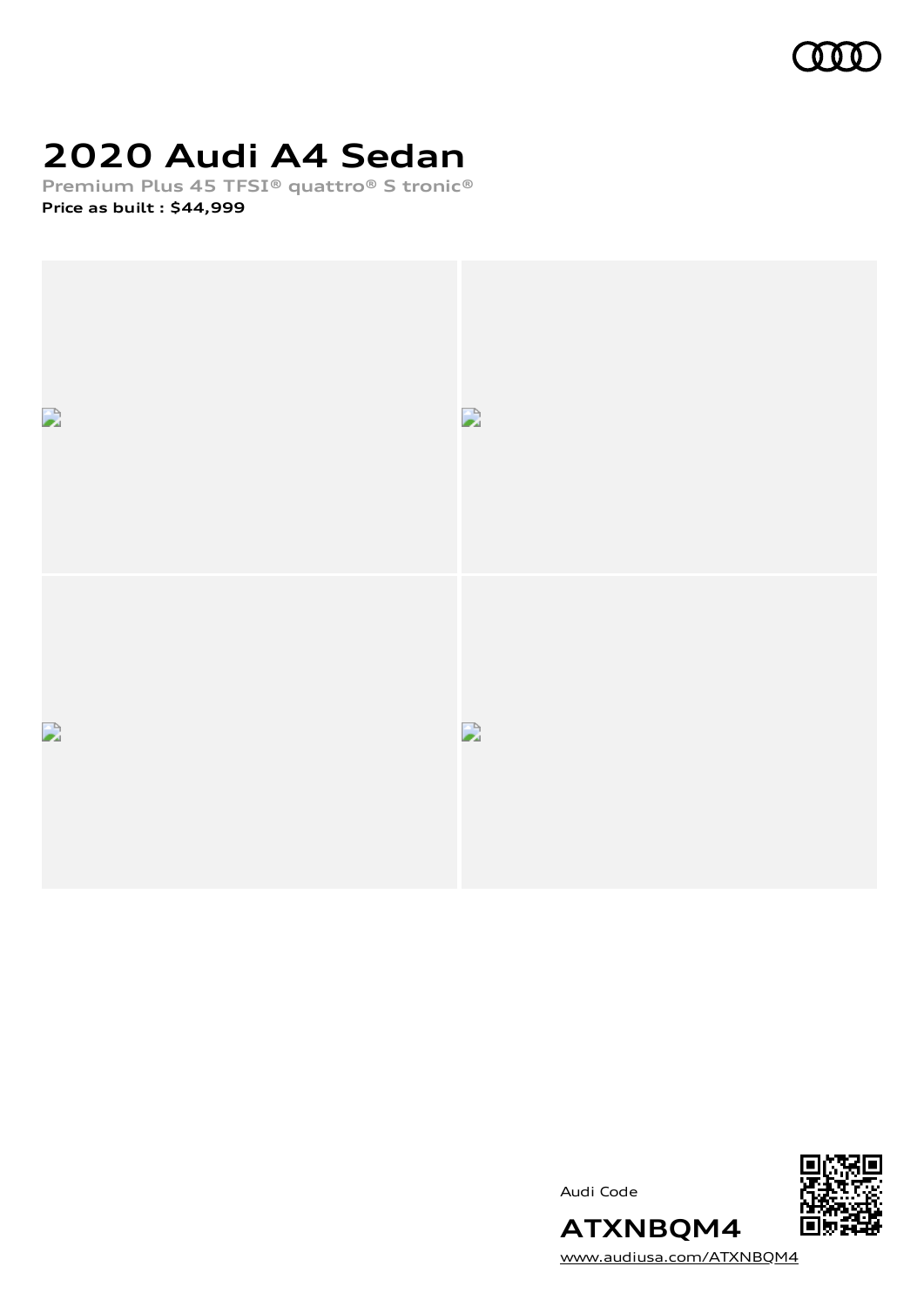# **Summary**

#### **Audi 2020 Audi A4 Sedan** Premium Plus 45 TFSI® quattro® S tronic®

**Price as buil[t](#page-8-0)** \$44,999

### **Exterior colour**

Daytona Gray pearl

## $\overline{\phantom{a}}$

### **Further Information**

|                 | N٥          |
|-----------------|-------------|
| Mileage         | 8,787 miles |
| Type of vehicle | Used car    |

**Warranty**

### **Interior colour**

| Seats     | Black with Rock Gray stitching |
|-----------|--------------------------------|
| Dashboard | Black                          |
| Carpet    | Black                          |
| Headliner | Black                          |

#### **Audi Code** ATXNBQM4

**Your configuration on www.audiusa.com** [www.audiusa.com/ATXNBQM4](https://www.audiusa.com/ATXNBQM4)

**Commission number** 949324d60a0e09af5ebc

### **Technical Specifications**

| Engine type                  | 2.0-liter four-cylinder                       |
|------------------------------|-----------------------------------------------|
| stroke                       | Displacement/Bore and 1,984/82.5 x 92.8 cc/mm |
| Torque                       | 273 lb-ft@rpm                                 |
| Top track speed              | 130 mph mph                                   |
| Acceleration (0 - 60<br>mph) | 5.6 seconds seconds                           |
| Recommended fuel             | Premium                                       |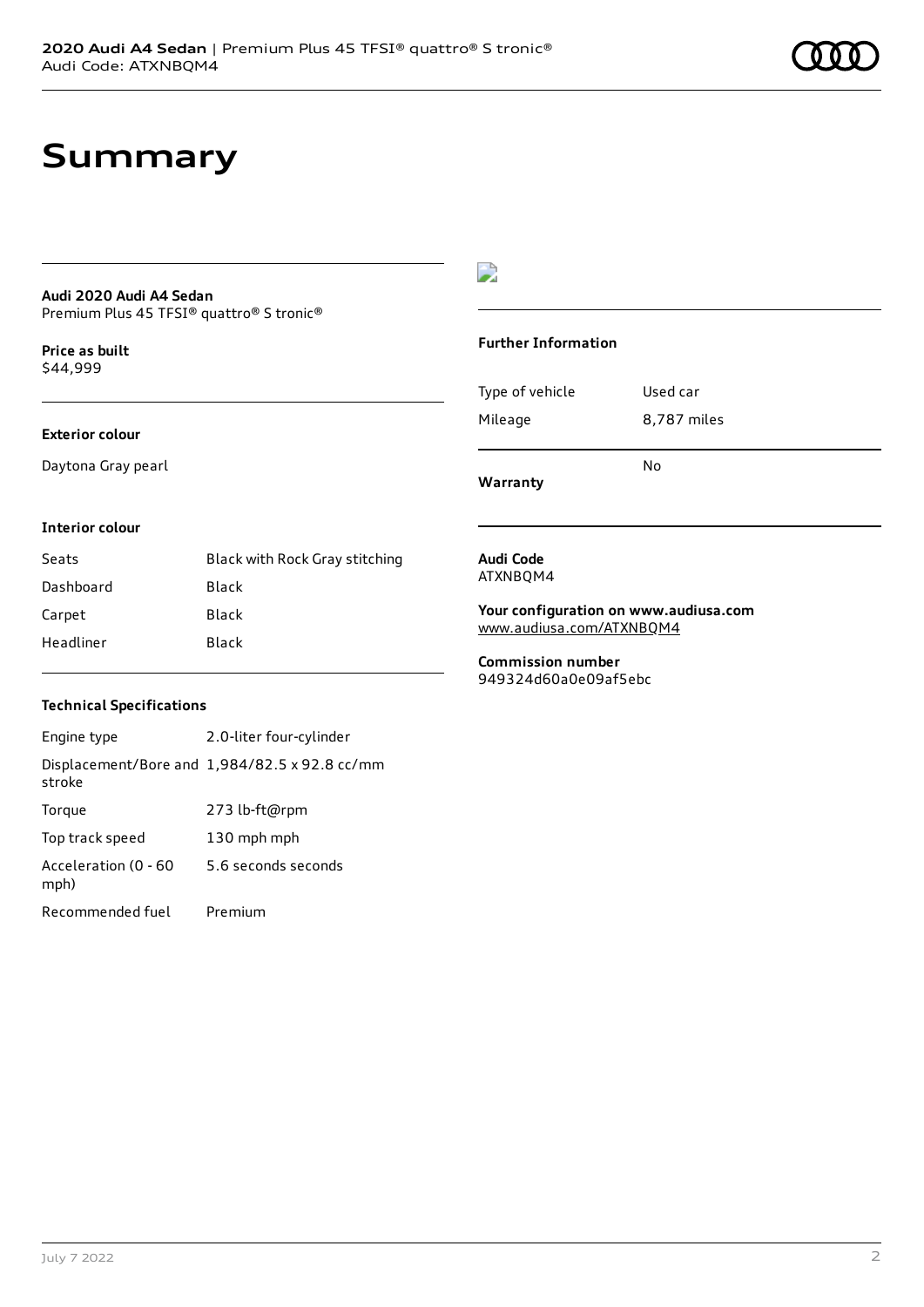

# **Standard features**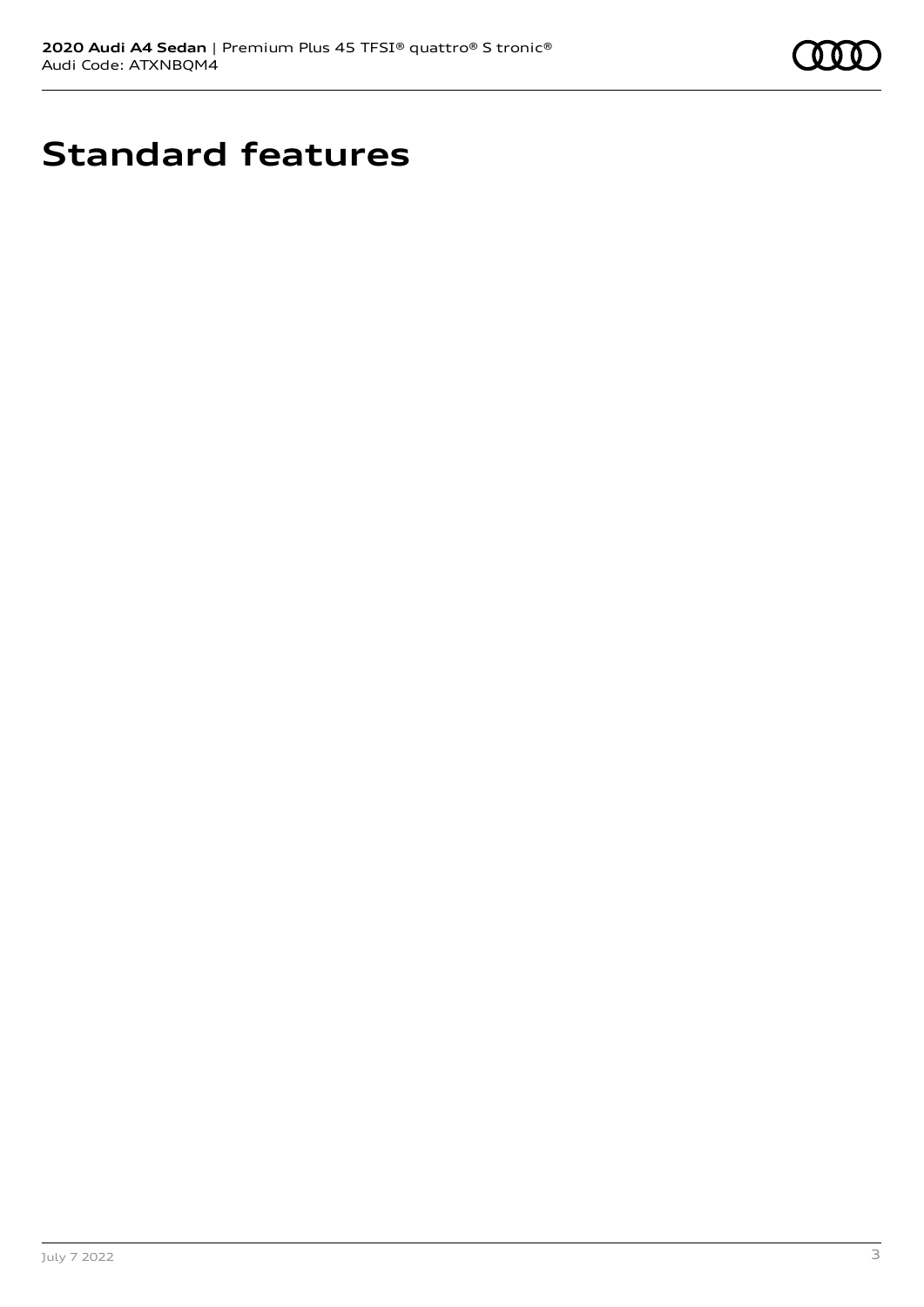# **Dealer remarks**

Don't miss this great Audi! This classically-rendered vehicle is a triumph, continuing to deliver top-notch execution in the luxury segment! The engine breathes better thanks to a turbocharger, improving both performance and economy. Audi prioritized handling and performance with features such as: heated seats, lane departure warning, and leather upholstery. Smooth gearshifts are achieved thanks to the 2 liter 4 cylinder engine, and for added security, dynamic Stability Control supplements the drivetrain. We have the vehicle you've been searching for at a price you can afford. Stop by our dealership or give us a call for more information.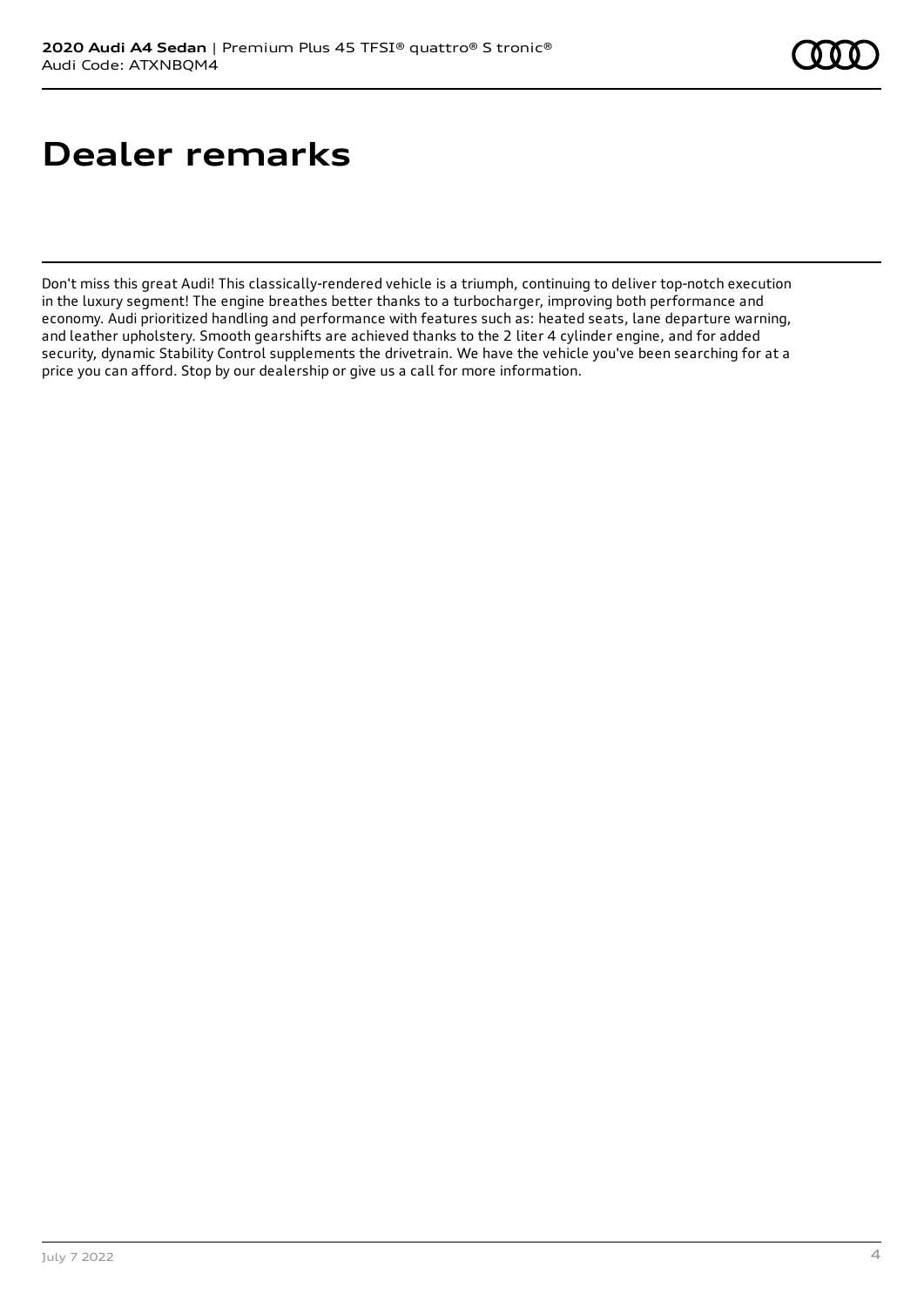**(1/2)**

# **Technical Specifications**

## **Engineering | Performance**

| Engine type                                 | 2.0-liter four-cylinder                           | Steering type                              | Speed-sensitive electromechanical                                                                                |
|---------------------------------------------|---------------------------------------------------|--------------------------------------------|------------------------------------------------------------------------------------------------------------------|
| Power Level                                 | 45                                                |                                            | power steering system                                                                                            |
| Displacement                                | 2.0 l                                             | Turning diameter, curb- 38.1 ft<br>to-curb |                                                                                                                  |
| Max. output ps/hp                           | 248 @ rpm                                         | Steering ratio                             | 15.9:1                                                                                                           |
| Torque                                      | 273 lb-ft@rpm                                     |                                            |                                                                                                                  |
| Valvetrain                                  | 16-valve DOHC with Audi valvelift<br>system       | Suspension                                 |                                                                                                                  |
| Acceleration (0 - 60<br>mph)                | 5.6 seconds seconds                               | Front axle                                 | Five-link front independent<br>suspension                                                                        |
| Engine block                                | Cast-iron                                         | Rear axle                                  | Five-link rear independent                                                                                       |
| Induction/fuel injection Turbocharged/TFSI® |                                                   |                                            | suspension                                                                                                       |
| Cylinder head                               | Aluminum-alloy                                    |                                            |                                                                                                                  |
| stroke                                      | Displacement/Bore and 1,984/82.5 x 92.8 cc/mm     | <b>Brakes</b>                              |                                                                                                                  |
| Top track speed                             | 130 mph mph                                       | Front brakes                               | 13.3 (ventilated disc) in                                                                                        |
|                                             |                                                   | Rear brakes                                | 13.0 (ventilated disc) in                                                                                        |
| <b>Electrical system</b>                    |                                                   | Parking brake                              | Electromechanical                                                                                                |
| Alternator                                  | 14 Volts - 150A                                   | <b>Body</b>                                |                                                                                                                  |
| Battery                                     | 12 Volts - 420A/75Ah                              |                                            |                                                                                                                  |
| Transmission   Drivetrain                   |                                                   | Material                                   | Lightweight construction<br>technology - multi-material body<br>construction (steel and aluminum<br>composition) |
| Drivetrain type                             | quattro <sup>®</sup> all-wheel drive              | Corrosion protection                       | Multi-step anti-corrosion protection                                                                             |
| Transmission                                | Seven-speed S tronic® dual-clutch<br>transmission | <b>Warranty   Maintenance</b>              |                                                                                                                  |
|                                             |                                                   |                                            |                                                                                                                  |
|                                             |                                                   | Warranty                                   | 4-year/50,000-mile Audi New<br>Vehicle Limited Warranty                                                          |

**Steering**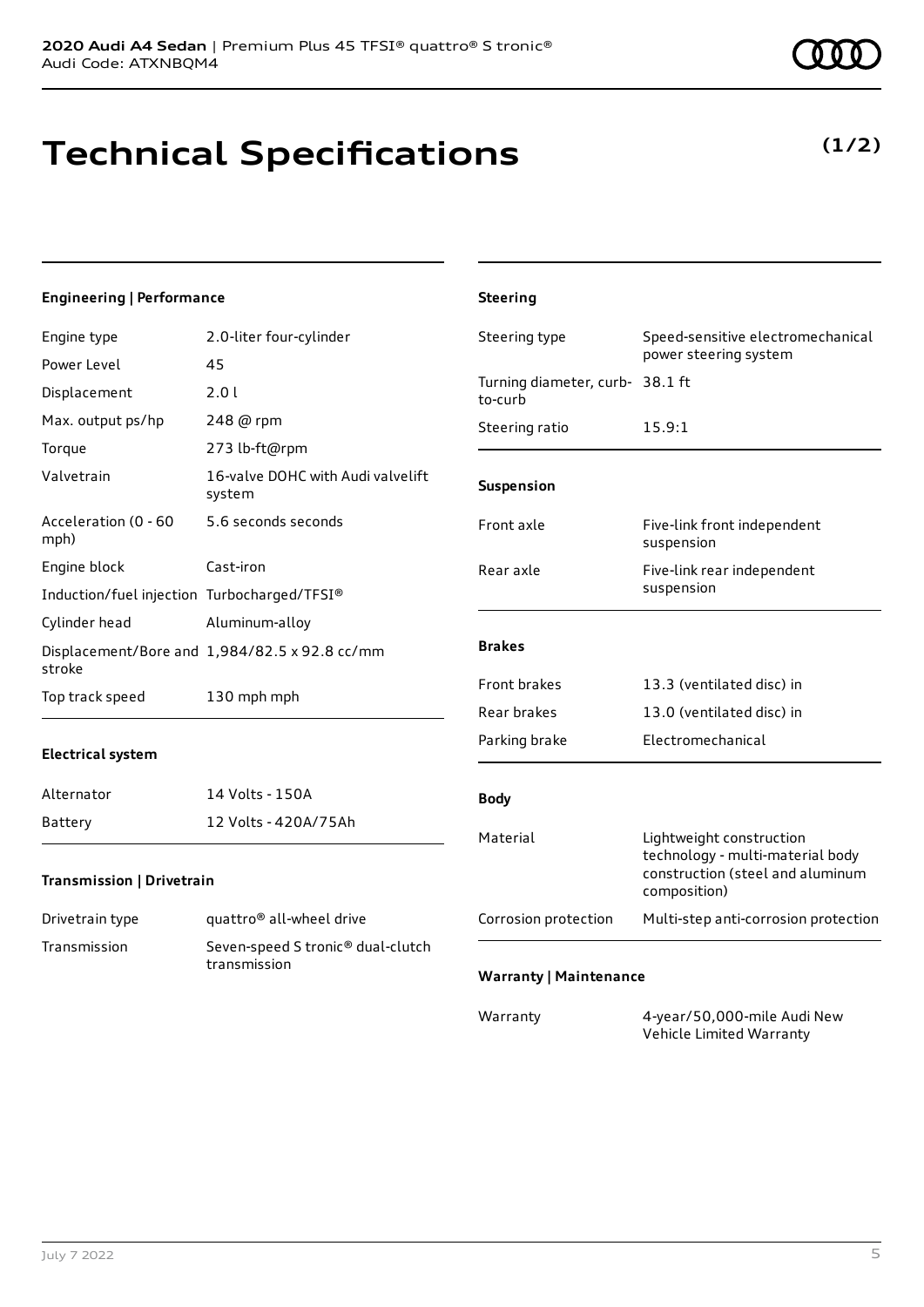**Technical Specifications**

### **Exterior Measurements**

| Height                           | 56.2 in   |
|----------------------------------|-----------|
| Overall width without<br>mirrors | 72.7 in   |
| Length                           | 187.5 in  |
| Wheelbase                        | 111.0 in  |
| Drag coefficient                 | $0.28$ Cw |
| Overall width with<br>mirrors    | 79.6 in   |
| Track rear                       | $61.2$ in |
| <b>Track front</b>               | 61.9 in   |
| Curb weight                      | 3627 lb   |

#### **Interior measurements**

| Seating capacity                          | 5                     |
|-------------------------------------------|-----------------------|
| Shoulder room, rear                       | 54.5 in               |
| Head room with front<br>sunroof           | $37.3$ in             |
| Leg room, rear                            | 35.7 in               |
| Shoulder room, front                      | 55.9 in               |
| Head room with rear<br>sunroof            | 37.4 in               |
| Leg room, front                           | $41.3$ in             |
| Cargo volume, rear<br>seatbacks up/folded | $12.0/-$ cu ft, cu ft |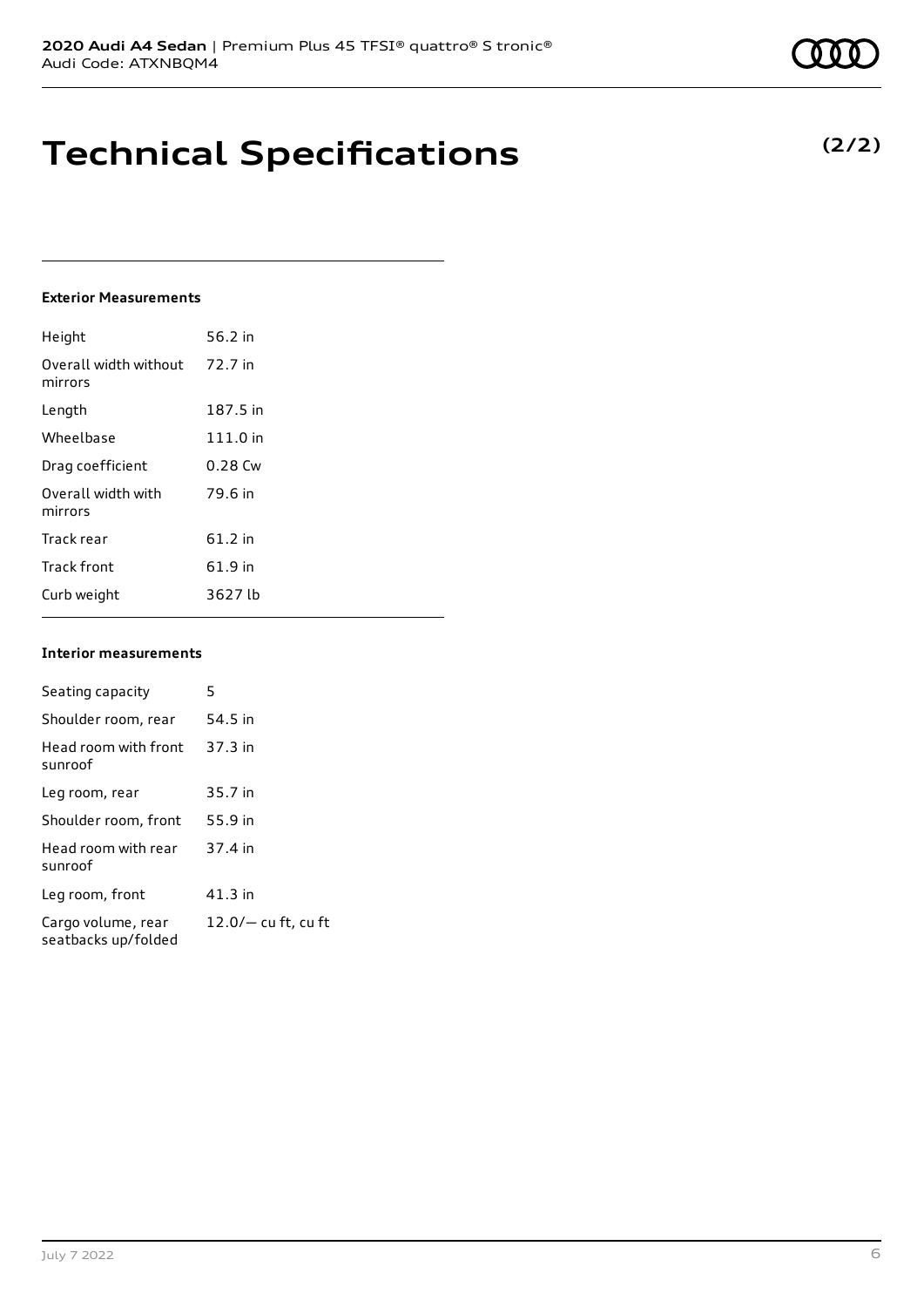## **Consumption- and emission**

### **Consumption by NEDC**

| urban       | 24 mpg |
|-------------|--------|
| extra-urban | 32 mpg |
| combined    | 27 mpg |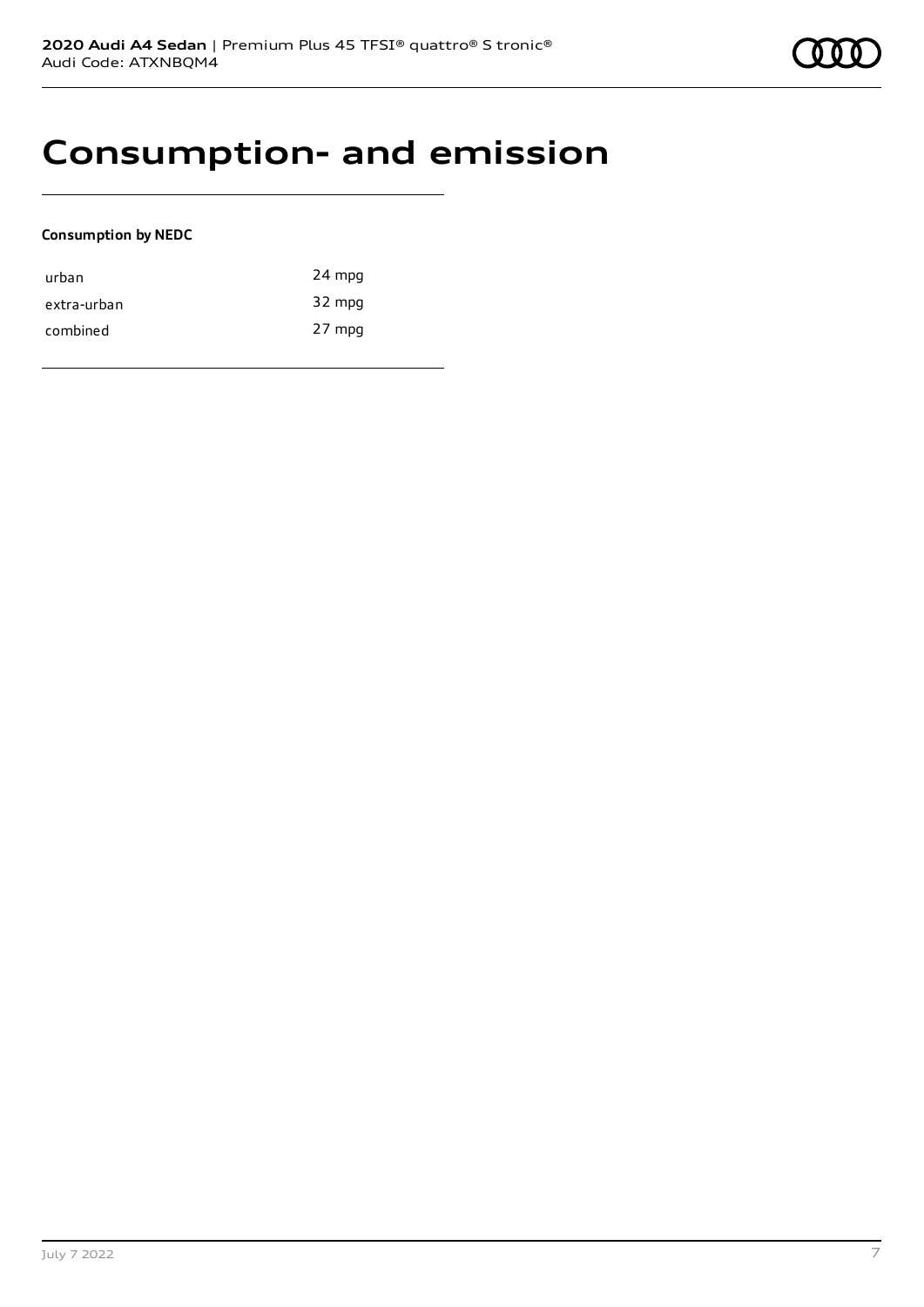# **Contact**

Dealer **Audi Allentown**

4725 Hamilton Blvd 18103 Allentown PA

Phone: 6108418100 FAX: 1111111111

www: [https://www.audiallentown.com](https://www.audiallentown.com/)